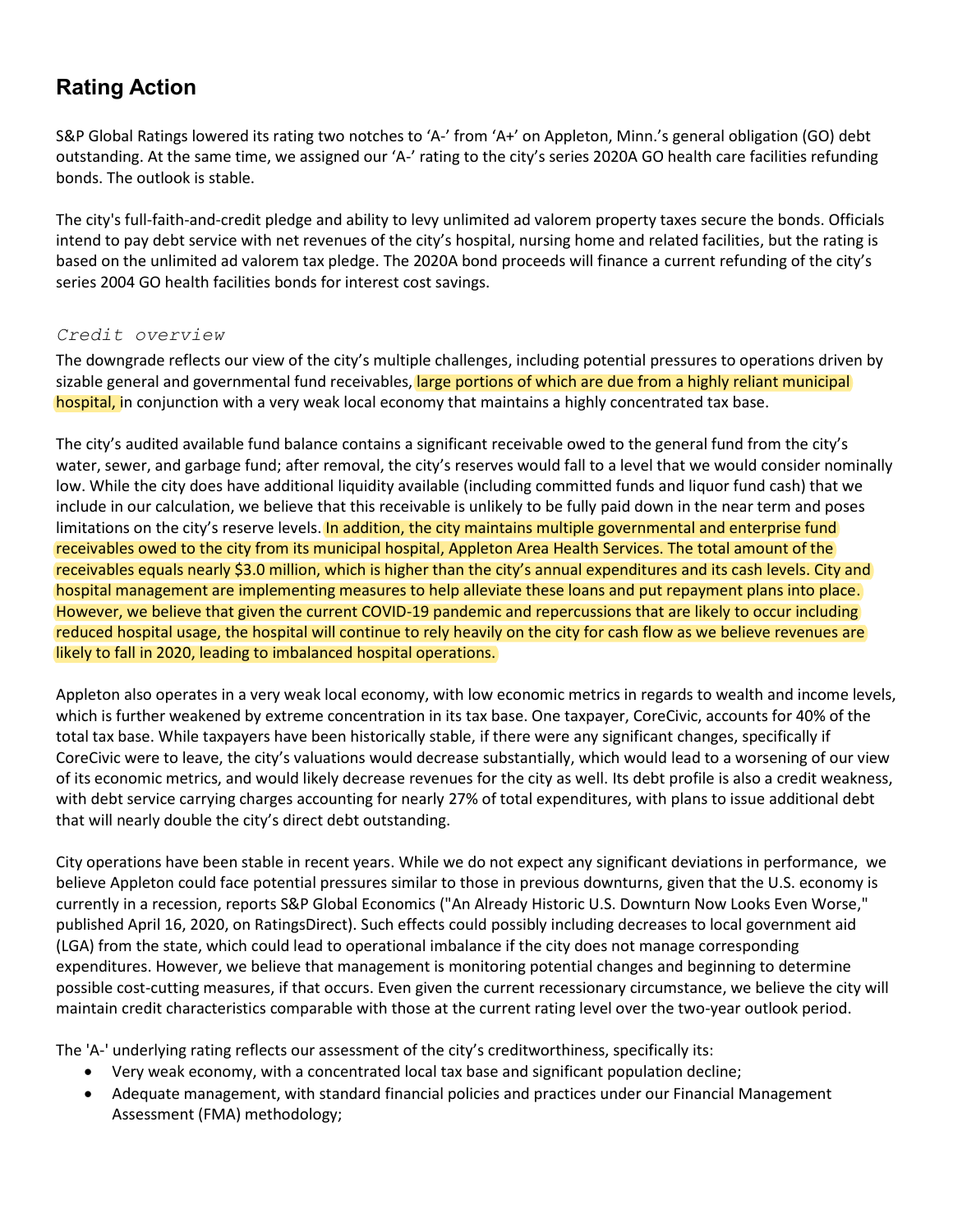- Adequate budgetary performance, with operating results that we expect could deteriorate in the near term relative to fiscal 2018, which closed with operating surpluses in the general fund and at the total governmental fund level;
- Very strong budgetary flexibility, with an available fund balance in fiscal 2018 of 54% of operating expenditures;
- Very strong liquidity, with total government available cash at 87.1% of total governmental fund expenditures and 3.2x governmental debt service, and access to external liquidity that we consider strong;
- Very weak debt and contingent liability profile, with debt service carrying charges at 26.8% of expenditures and net direct debt that is 212.7% of total governmental fund revenue, and high overall net debt at greater than 10.0% of market value, but rapid amortization, with 70.7% of debt scheduled to be retired in 10 years; and
- Adequate institutional framework score.

# **Stable Two-Year Outlook**

## *Downside scenario*

We could lower the rating if the city's financial performance deteriorates, resulting in much lower reserves, primarily if the city's enterprises (including both the water, sewer and garbage fund as well as the *municipal hospital*) begin to pressure general fund operations.

## *Upside scenario*

While we don't view this as likely given current macroeconomic conditions, we could raise the rating if the city's highly concentrated tax base moderates significantly, coupled with a substantial decrease or elimination of the water, sewer, and garbage fund receivable, stabilization of hospital performance, and improvement in the city's debt profile.

# **Credit Opinion**

### *Very weak economy*

We consider Appleton's economy very weak. The city, with an estimated population of 1,398, is located in Swift County. It has a projected per capita effective buying income of 80.3% of the national level and per capita market value of \$41,994. Overall, the city's market value grew 3.4% over the past year to \$58.7 million in 2019. Weakening Appleton's economy are a concentrated local tax base, with the 10-largest taxpayers accounting for 70.8% of the total tax base and its demographic profile, which includes significant population decline of 7%. The county unemployment rate was 3.7% in 2018.

Appleton's tax base primarily consists of commercial and industrial values (making up 66% of tax capacity, before tax increments), which grew in recent years as new firms have moved into the city and existing firms have expanded. As a result, net tax capacity (NTC) grew nearly 3% from 2015-2019. Although small, the city has a fairly diverse employment base, with health care, education, government and manufacturing leading as top employers; however, the tax base is highly concentrated, with the 10-largest taxpayers accounting for 71% of the total tax base, and the largest taxpayer-- CoreCivic--accounting for 40% alone. CoreCivic, the owner of a large private prison that closed in 2010, continues to maintain the facility in the hopes that it will one day reopen; however, management does not expect this to occur in the immediate future. While we do view the tax base concentration as a credit risk, all taxpayers, including CoreCivic, have been in the community for decades and, according to management, have no plans to leave. However, if CoreCivic does not reopen and sells the property, removing it from the tax base, there could be negative rating pressure on the city, given its considerable share of the overall tax base.

Given the sizable taxpayer concentration, as well as the city's significant population decline, we expect our view of the city's local economy will continue to remain very weak for the foreseeable future, particularly given the COVID-19 induced recession.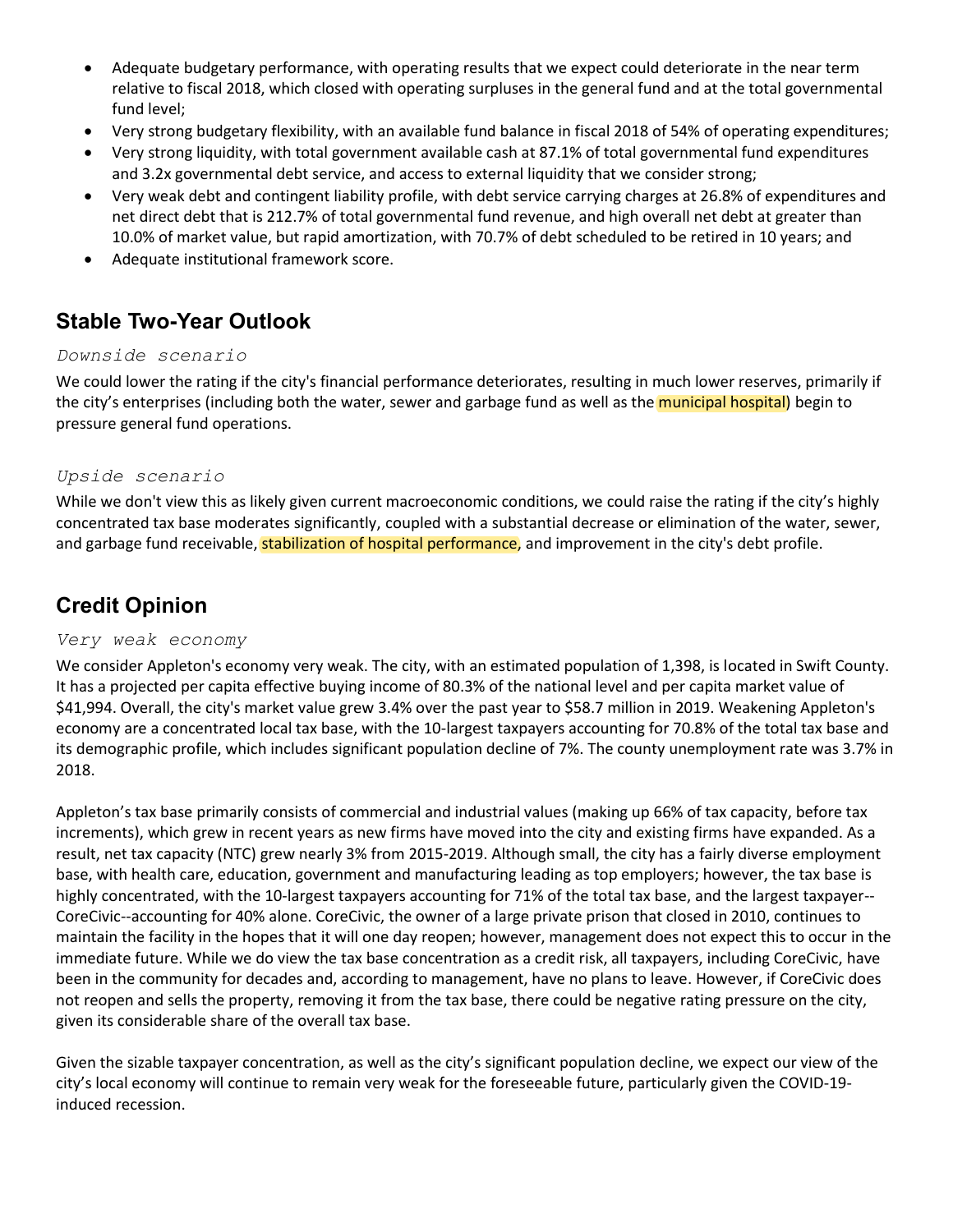#### *Adequate management*

We view the city's management as adequate, with standard financial policies and practices under our FMA methodology, indicating the finance department maintains adequate policies in some but not all key areas.

Management, using a traditional line-item approach, refers to at least three years of historical financial information and consults outside sources to create budgetary projections. Reporting to the council on budgetary performance is done on a monthly basis and, while the performance typically tracks close to the budget and amendments are not necessary, they can be made if needed. There is no formalized long-term financial plan in place currently, but management plans to implement one. Capital projects, primarily for water-infrastructure needs, are tracked in the city's capital improvement plan (CIP), which lists project costs and funding sources, but it is not a five-year rolling plan. While the city lacks formal policies in relation to investment, debt and fund balance management, it follows state guidelines and has an informal target to maintain reserves between 35%-50% of operating expenditures, which it has been well above on an unassigned level.

### *Adequate budgetary performance*

Appleton's budgetary performance is adequate, in our opinion. The city had operating surpluses of 9.9% of expenditures in the general fund and of 2.4% across all governmental funds in fiscal 2018. Our assessment accounts for the fact that we expect budgetary results could deteriorate somewhat from unaudited 2019 results, , based on the city's budgeted deficit for fiscal 2020.

For our analysis, we adjusted general fund expenditures to include annually recurring transfers. City operations have been mostly stable in recent years, with mixed operating results, but an overall increasing reserve position in each of the past three fiscal years. The budget is fairly predictable, in our view, with mostly consistent results, which management attributes to conservative budgeting techniques. Most fluctuations across governmental funds have been the result of one-time capital spending, portions of which have been funded by bond proceeds. Fiscal 2019 year-end unaudited results show an essentially breakeven result, and are very close with the original budget. For 2020, the budget is structured for a slight deficit of roughly \$98,000 (or 4.5% of general fund expenditures), reflecting the addition of the city's administrator's position. Currently, performance is tracking closely with the budget, with no major deviations across governmental funds.

While general fund performance has not yet been affected by the underperformance of the municipal hospital, we note that the hospital, although recently showing an improvement in its operations, has been substantially subsidized by the city in recent years, and has historically maintained a negative net position. We believe the hospital's reliance on the city, for both debt service and interfund loans, could eventually pressure the city's rating if the amount owed to the city increases or if the hospital becomes more operationally reliant on the city's governmental funds. New management teams, at both the city and the hospital, are implementing new measures to decrease this reliance, but the hospital's history of underperformance, coupled with general economic uncertainty and the likelihood that the COVID-19 pandemic will decrease elective surgeries and other and nonessential hospital visits, decreasing hospital usage overall in 2020, lead us to believe there is event risk surrounding the hospital that, in our view, will likely result in a decline in revenues and continued substantial reliance on the city.

Management is conscious of the potential pressures that could arise given the severe economic downturn due to COVID-19, specifically in regards to possible delays or decreases in revenues. It is continually monitoring expenditures as it receives new information, however, management believes the impact will likely not be felt until 2021. In previous recessions, there were no substantial decreases in property tax receipts, so management expects that portion of revenue to be mostly stable. The general fund benefits from a revenue structure that has historically been stable and predictable, consisting mostly of property taxes (42%) and state aid (43%), referred to as LGA in Minnesota. While we are not aware of reductions to LGA at this time, cuts to certain government types, including to Appleton specifically, have occurred during previous recessions. If the state makes reductions, we believe the city will work to appropriately manage its budget to decrease expenditures and maintain mostly balanced operations. However, if the city is required to expend additional support, including general or governmental fund transfers, to the hospital for operations and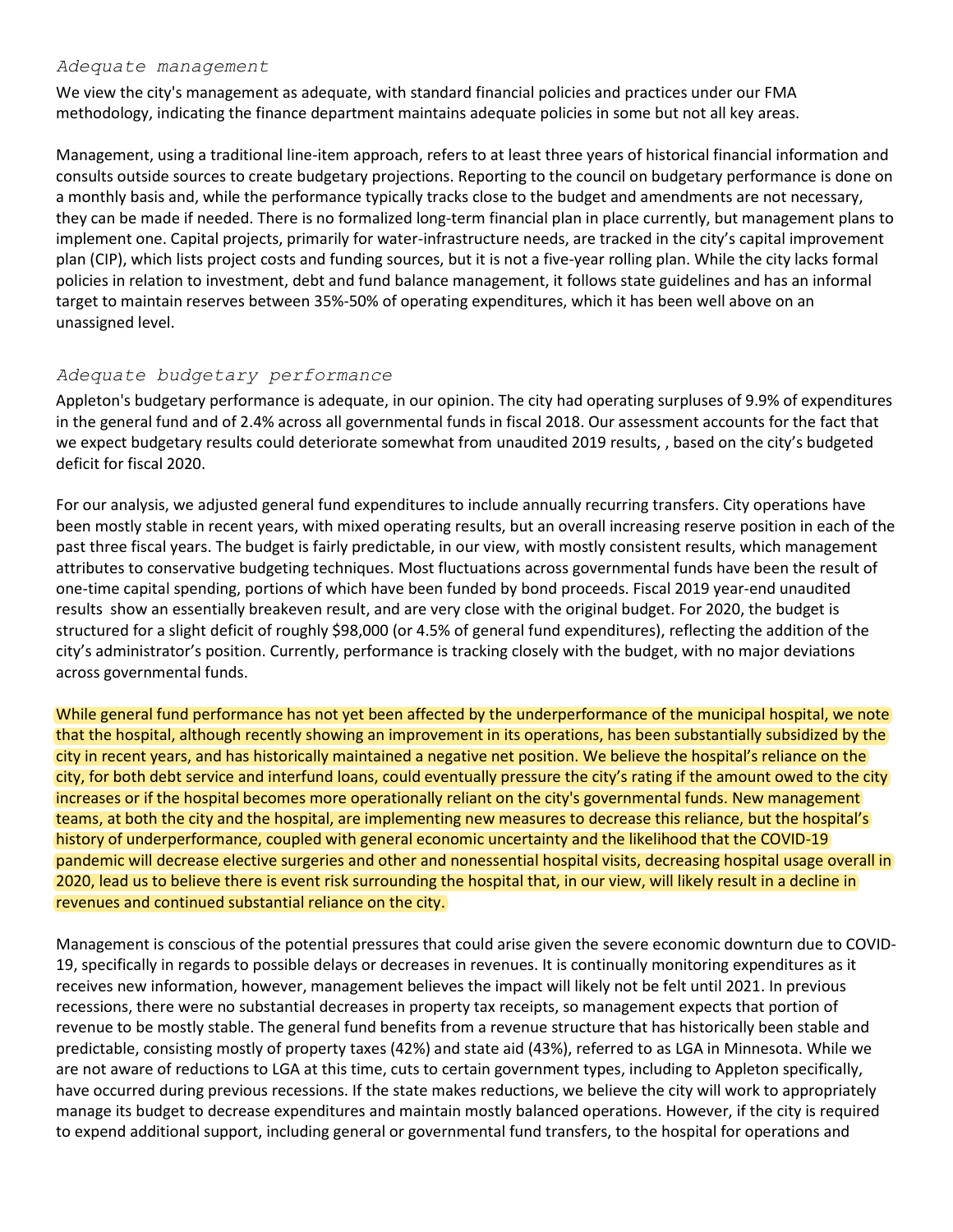cannot adjust for that in its budget, our view of the city's budgetary performance could worsen and there could be additional downward pressure on the rating.

# *Very strong budgetary flexibility*

Appleton's budgetary flexibility is very strong, in our view, with an available fund balance in fiscal 2018 of 54% of operating expenditures, or \$1.1 million. We expect the available fund balance to remain above 30% of expenditures for the current and next fiscal years. The available fund balance includes \$617,000 (30.5% of expenditures) in the general fund and \$482,000 (24% of expenditures) that is outside the general fund, but legally available for operations. Management is drafting a resolution, which includes a repayment plan for the receivable, however, we do not expect any substantial decreases in the amount owed over the near term, as the timing for repayment is over 15 years. Our view of the city's available fund balance is hindered by a sizable receivable, totaling \$1.5 million, owed to the general fund from the water, sewer, and garbage fund. Purely available reserves (assigned and unassigned) are low, in our view, on a nominal basis, after removing the receivable, which is included in the audited unassigned portion of the general fund.

After adding in cash available in the city's liquor fund and funds earmarked as committed in the general fund, both of which can be made available for operations, if necessary, our view of the city's reserves remains very strong. However, this is additionally encumbered by multiple interfund loans that the hospital owes to various governmental and city enterprise funds, which totaled \$2.9 million in 2018. While these loans are not all directly owed to the city's general fund, they highlight the hospital's continued reliance on the city for cash flow and debt service payments. While we understand that the city has historically managed these receivables and that its overall support for the hospital has been stable in the past, we believe that, given current macroeconomic conditions, the hospital could require additional support if revenues decrease substantially due to the COVID-19 pandemic. If the support necessary goes beyond the historically managed interfund loans, or if the loans begin to increase, it could further pressure the rating.

# *Very strong liquidity*

In our opinion, Appleton's liquidity is very strong, with total government available cash at 87.1% of total governmental fund expenditures and 3.2x governmental debt service in 2018. In our view, the city has strong access to external liquidity if necessary.

The city's \$2.7 million in cash and investments in fiscal 2018 were held primarily in cash deposits, money market accounts and certificates of deposit, which we do not consider aggressive. We believe that Appleton has strong access to external liquidity, given its history of issuing debt within the past 20 years. The city maintains two privately placed GO debt obligations, issued in 2016 and 2017. The aggregate amount outstanding for both issues totals \$464,000 and is included in our calculation of direct debt. Issued to finance the purchase of hospital equipment and to complete roof improvements, the agreements for both issues contain no events of default or covenant violations that we deem nonstandard in accordance with our contingent liquidity criteria. We expect our view of the city's liquidity to remain very strong given historically high cash levels, even when considering potential pressures that are likely to arise because of the current recessionary environment.

# *Very weak debt and contingent liability profile*

In our view, Appleton's debt and contingent liability profile is very weak. Total governmental fund debt service is 26.8% of total governmental fund expenditures, and net direct debt is 212.7% of total governmental fund revenue. Negatively affecting our view of the city's debt profile is its high overall net debt of 14.7% of market value. Approximately 70.7% of the direct debt is scheduled to be repaid within 10 years, which is in our view a positive credit factor.

We calculate net direct debt at \$6.7 million. The city plans to issue between \$4.8 million-\$5.0 million of GO debt within the next two years to fund the construction of a water treatment facility. Given our already very weak view of the city's debt profile, emphasized by high carrying charges and high levels of debt in relation to the tax base, we do not expect our view of it to worsen. However, we do view the city's debt profile as a major credit weakness, which we believe could limit expenditure flexibility if recessionary pressures lead to extensive cost pressures.